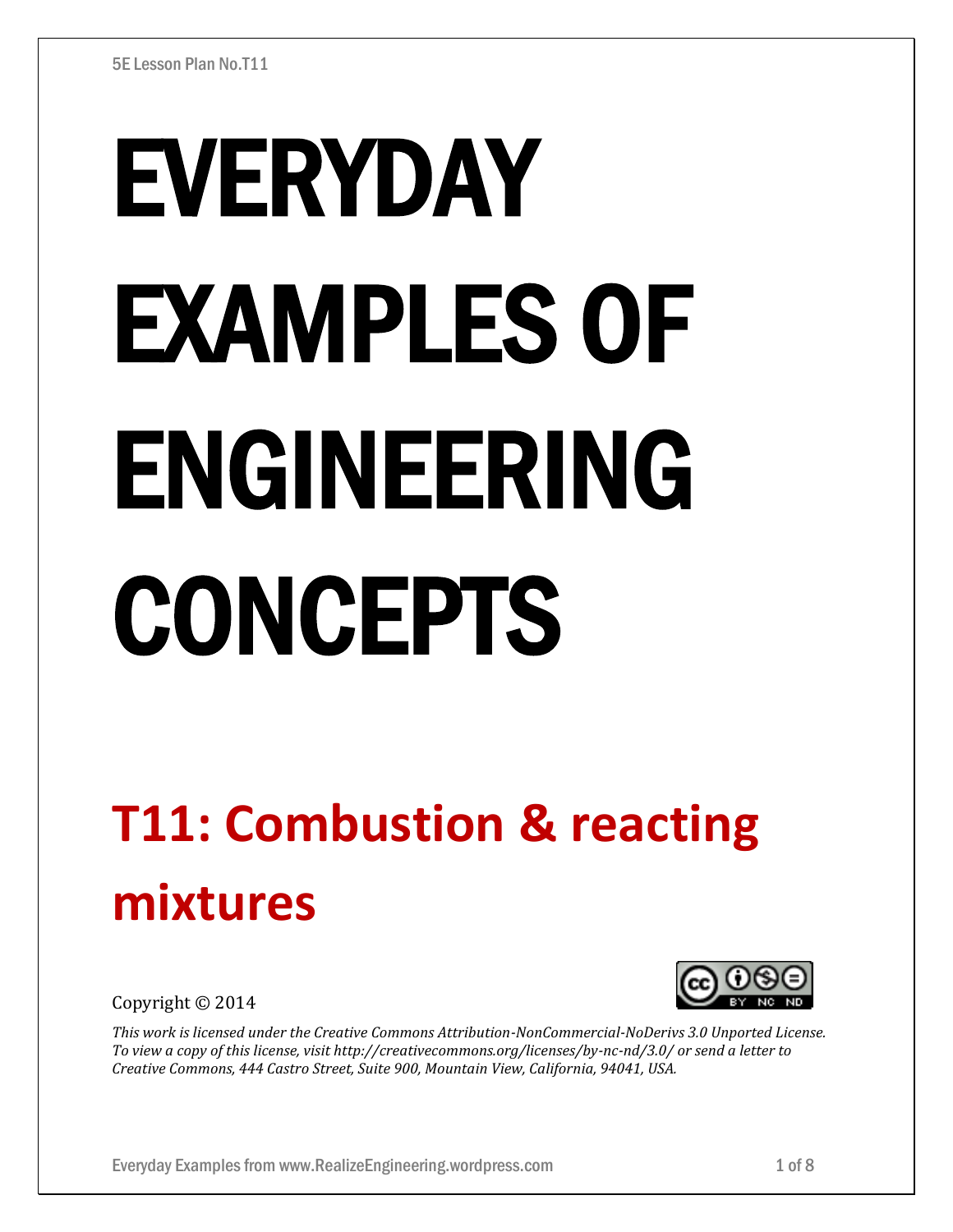*This is an extract from 'Real Life Examples in Thermodynamics: Lesson plans and solutions' edited by Eann A. Patterson, first published in 2010 (ISBN:* 978-0-9842142-1-1*) and contains suggested exemplars within lesson plans for Sophomore Thermodynamics Courses. They were prepared as part of the NSF-supported project (#0431756) entitled: "Enhancing Diversity in the Undergraduate Mechanical Engineering Population through Curriculum Change".* 

# **INTRODUCTION**

## (from *'Real Life Examples in Thermodynamics: Lesson plans and solutions'*)

These notes are designed to enhance the teaching of a sophomore level course in thermodynamics, increase the accessibility of the principles, and raise the appeal of the subject to students from diverse backgrounds. The notes have been prepared as skeletal lesson plans using the principle of the 5Es: Engage, Explore, Explain, Elaborate and Evaluate. The 5E outline is not original and was developed by the Biological Sciences Curriculum Study<sup>1</sup> in the 1980s from work by Atkin & Karplus<sup>2</sup> in 1962. Today this approach is considered to form part of the constructivist learning theory<sup>3</sup>.

These notes are intended to be used by instructors and are written in a style that addresses the instructor, however this is not intended to exclude students who should find the notes and examples interesting, stimulating and hopefully illuminating, particularly when their instructor is not utilizing them. In the interest of brevity and clarity of presentation, standard derivations, common tables/charts, and definitions are not included since these are readily available in textbooks which these notes are not intended to replace but rather to supplement and enhance. Similarly, it is anticipated that these lesson plans can be used to generate lectures/lessons that supplement those covering the fundamentals of each topic.

This is the third in a series of such notes. The others are entitled 'Real Life Examples in Mechanics of Solids' (ISBN: 978-0-615-20394-2), 'Real Life Examples in Dynamics'(ISBN: 978-0-9842142-0-4).

## **Acknowledgements**

Many of these examples have arisen through lively discussion in the consortium supported by the NSF grant (#0431756) on "Enhancing Diversity in the Undergraduate Mechanical Engineering Population through Curriculum Change" and the input of these colleagues is cheerfully acknowledged as is the support of National Science Foundation. The comments on an early draft made by Robert D. Handscombe of Handscombe Associates are gratefully acknowledged.

#### Eann A. Patterson

 $\overline{a}$ 

*A.A. Griffith Chair of Structural Materials and Mechanics School of Engineering, University of Liverpool, Liverpool, UK & Royal Society Wolfson Research Merit Award Recipient+*

<sup>&</sup>lt;sup>1</sup> Engleman, Laura (ed.), *The BSCS Story: A History of the Biological Sciences Curriculum Study*. Colorado Springs: BSCS, 2001.

<sup>2</sup> Atkin, J. M. and Karplus, R. (1962). Discovery or invention? *Science Teacher* 29(5): 45.

<sup>3</sup> e.g. Trowbridge, L.W., and Bybee, R.W., *Becoming a secondary school science teacher*. Merrill Pub. Co. Inc., 1990.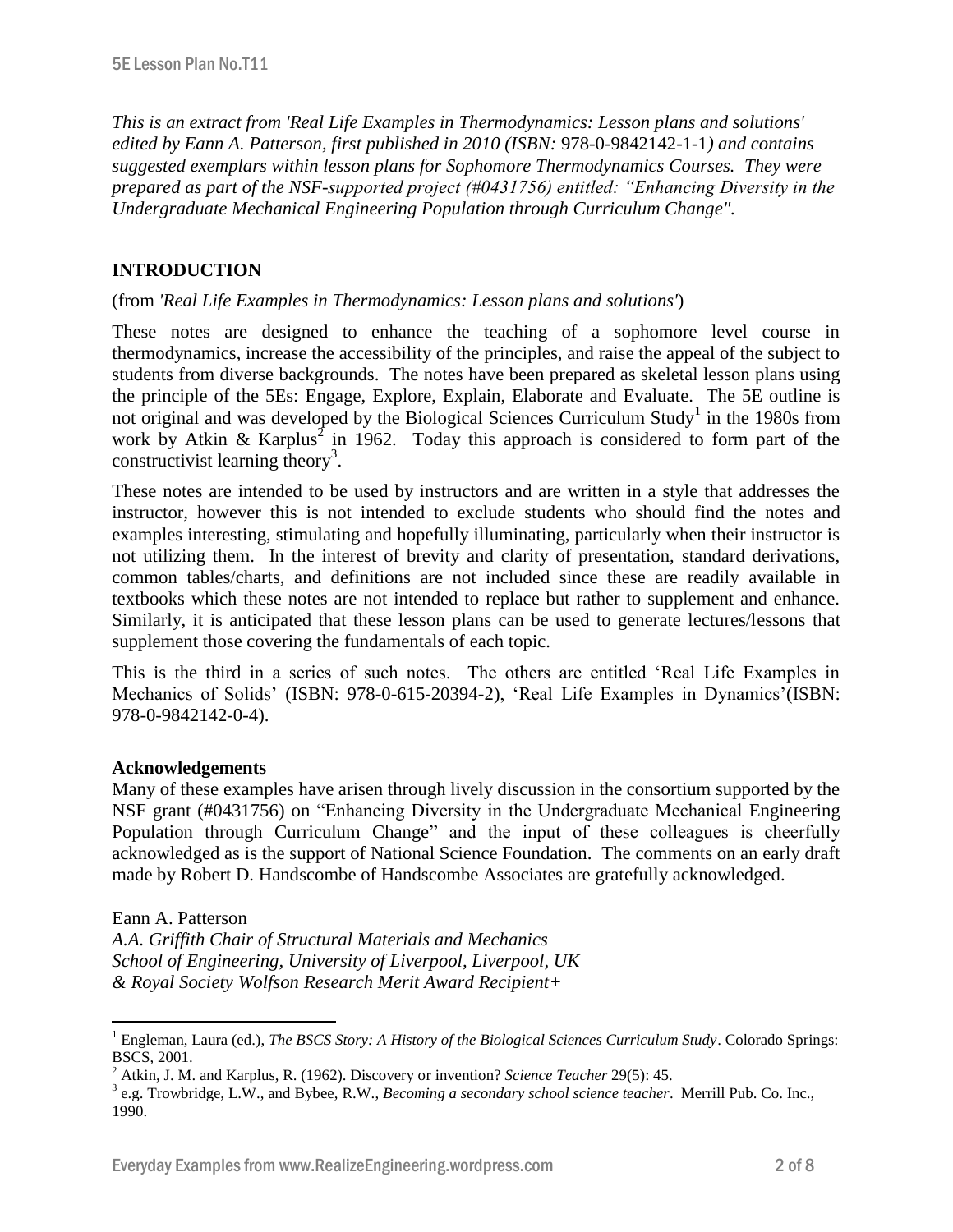# **THERMODYNAMICS OF CHEMICAL TRANSFORMATIONS**

#### 10. Topic**: Combustion & reaction mixtures**

#### **Engage:**

Take a cake with a candle, a large glass jar and stop watch into class. Light the candle. Invite the students to make sealed bids on how long it will take the candle to be extinguished when it is covered with the jar. The prize for the nearest correct answer is the cake.

A cup cake would be fine so that you can cover the cake and candle with the jar. Alternatively, if you are feeling generous, use a larger cake that can support the weight of the glass jar when you put it over the candle; and award a slice to the nearest answers.



## **Explore:**

Before placing the jar over the candle, discuss the process that is occurring as the candle burns. The material of the candle is mainly solid paraffin, typically  $C_{20}H_{42}$ , i.e. with a generic chemical formula of  $C_nH_{2n+2}$  which is the same as methane, CH<sub>4</sub> or octane,  $C_8H_{18}$  which is the main component of gasoline; so not surprisingly it is very combustible.

Combustion is a chemical reaction between a fuel (paraffin) and an oxidant (oxygen in the air) which results in a set of products (carbon dioxide and water) and heat

$$
C_{20}H_{42} + 30.5O_2 \stackrel{heat}{\rightarrow} 20CO_2 + 21H_2O
$$

If sufficient heat is generated, then the products emit light generating the flame observed on the candle.

Invite two students to join you in dowsing the candle; give one the stop-watch and the other the glass jar.

# **Explain:**

When the candle is burning in the room, there is an excess of oxygen available for combustion. This is the state when the jar is initially placed over the candle. When the candle goes out there is no oxygen left to react with the paraffin so combustion is arrested. There is a point somewhere in between when there is exactly the right amount of oxygen; this is known as the 'theoretical amount of air'.

It is usual practice to idealize air to be 21% oxygen and 79% nitrogen on a molar basis and ignoring the smaller percentages of other gases present, such as argon and carbon dioxide which are less than 1%. So for combustion in air the chemical reaction can be written as

$$
C_{20}H_{42} + a(O_2 + [0.79/0.21] N_2) \stackrel{heat}{\rightarrow} bCO_2 + cH_2O + dN_2
$$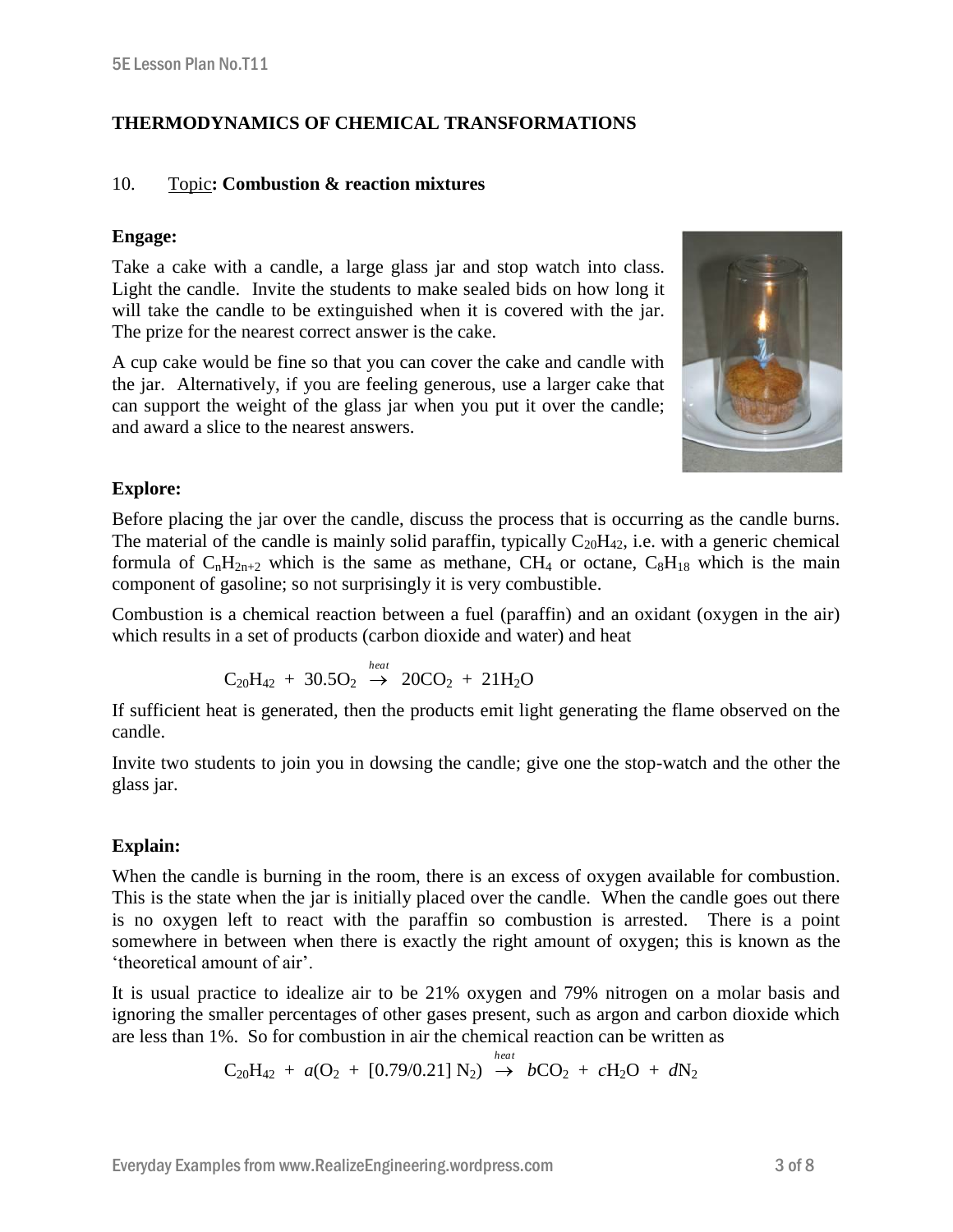And the stoichiometric coefficients: *a*, *b*, *c* and *d* can be found by applying the law of conservation of mass to carbon so  $b = 20$ ; to hydrogen so  $c = 21$ ; to oxygen so  $2a = 2b + c$  and  $a = 30.5$ ; and finally to nitrogen so  $d = 3.76a = 114.68$ . Thus

$$
C_{20}H_{42} + 30.5(O_2 + 3.76N_2) \stackrel{heat}{\rightarrow} 20CO_2 + 21H_2O + 114.68N_2
$$

So the number of moles of air required for complete combustion of paraffin is 145.18  $(=30.5+30.5\times3.76)$  moles of air per mole of fuel – the theoretical amount of air. It can be turned into an air-fuel mass ratio by multiplying it by the ratio of the molecular masses of air (28.97) and paraffin,  $(324 [-20 \times 12 + 42 \times 2])$ , i.e.,

Air-field mass ratio = 
$$
145.18 \times \frac{28.97}{324} = 12.98
$$

As the candle burns inside the jar, the oxygen is used up until there is insufficient to allow complete combustion of the paraffin and so not all of the carbon is converted into carbon dioxide resulting in the black deposit on the inside of the glass, i.e., soot.

#### **Elaborate:**

An energy balance can be used to evaluate the heat generated during the reaction/combustion process. If it is assumed that it is paraffin vapor evaporating from the wick which is reacting with the surrounding air, then this allows a control volume to be considered in which the reactants (paraffin vapor and air) are entering and the products of combustion (carbon dioxide, water and nitrogen) are leaving. Thus for the control volume applying the first law of thermodynamics to equate the change in enthalpy to the net heat transfer and work done

$$
\frac{\dot{Q}}{\dot{n}_F} - \frac{\dot{W}}{\dot{n}_F} = \sum_{P} n_o (h_f + \Delta h)_o - \sum_{R} n_i (h_f + \Delta h)_i
$$

where  $\dot{n}_F$  is the molar flow rate of the fuel, the subscripts *i* and *o* refer to the inlet and outlet gases respectively, and *P* and *R* to the products and reactants respectively.  $h_f$  is the enthalpy of formation which is the energy released or absorbed when the compound is formed from its elements at the standard reference state (25 $\degree$ C, 1 atm) and  $\Delta h$  is the change in enthalpy relative to the standard reference state.

So work,  $\dot{W}$  is zero for the candle and given

 $C_{20}H_{42} + 30.5O_2 + 114.68N_2 \stackrel{heat}{\rightarrow} 20CO_2 + 21H_2O + 114.68N_2$ 

the energy balance becomes

$$
\frac{\dot{Q}}{\dot{n}_F} = [20(h_f + \Delta h)_{CO_2} + 21(h_f + \Delta h)_{H_2O} + 114.68(h_f + \Delta h)_{N_2}]
$$

$$
-[(h_f + \Delta h)_{C_{20}H_{42}} + 30.5(h_f + \Delta h)_{O_2} + 114.68(h_f + \Delta h)_{N_2}]
$$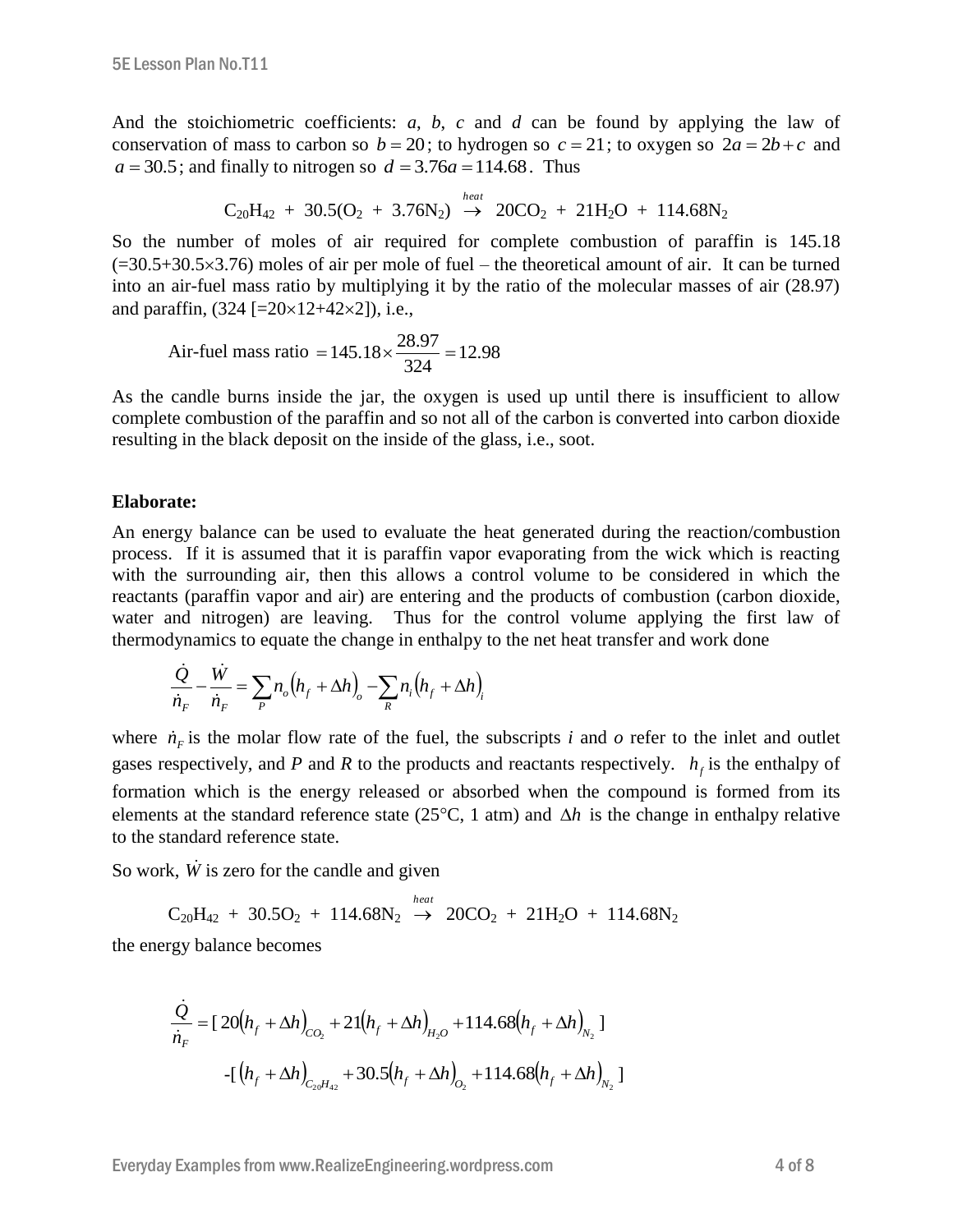The enthalpy of formation of paraffin  $(C_{20}H_{42})$  is -456,000kJ/kmol and treating it as an ideal gas such that  $\Delta h = C_p \Delta T$  and  $C_p = 2.13 \text{ kJ/kg K}$ . For carbon dioxide, oxygen, nitrogen and water the enthalpy of formation in can be found in thermodynamic tables<sup>4</sup>.

i.e. 
$$
(h_f)_{CO_2}
$$
 = -393,520 kJ/kgK;  $(h_f)_{H_2O}$  = -241,820 kJ/kgK;  $(h_f)_{O_2}$  =  $(h_f)_{H_2}$  =  $(h_f)_{N_2}$  = 0 kJ/kgK

Now for the reactants which enter the combustion control volume at 400K:

$$
h_R = (h_f + C_p \Delta T)_{C_2 \rho H_{42}} + 30.5(h_f + \Delta h)_{O_2} + 114.68(h_f + \Delta h)_{N_2}
$$
  
\n
$$
h_R = (-456000 + 2.13 \times [400 - 298])_{C_2 \rho H_{42}} + 30.5 \times (0 + 3029)_{O_2} + 11468(0 + 2971)_{N_2}
$$
  
\n
$$
h_R = -22,684 \text{ kJ/kmol}
$$

where  $\Delta h$  values are obtained from the ideal gas data for each gas in the thermodynamic tables<sup>5</sup>. Similarly for the products given a temperature in the candle of 1400K:

$$
h_P = 20(h_f + \Delta h)_{CO_2} + 21(h_f + \Delta h)_{H_2O} + 114.68(h_f + \Delta h)_{N_2}
$$
  
\n
$$
h_P = 20 \times (-393520 + 55907)_{CO_2} + 21 \times (-241829 + 43447)_{H_2O} + 114.68 \times (34936)_{N_2}
$$
  
\n
$$
h_P = -6,911,821 \text{ kJ/kmol}
$$

Hence, from the first law of thermodynamics, remembering  $\dot{W} = 0$ 

$$
\frac{\dot{Q}}{\dot{n}_F} = -6911821 - (-22684) = -6889 \text{ MJ/kmol K} (C_{20}H_{42})
$$

So if the candle (molecular mass = 324) burns at  $1g/min (1.666 \times 10^{-5} kg/s)$  or 5.14 $\times$ 10<sup>-8</sup> kmols/s (=1.666 $\times$ 10<sup>-5</sup>/324), then the heat transfer is 354W  $(=5.14\times10^{-8} \times 6889\times10^{6}).$ 

## **Evaluate:**

Invite students to attempt the following examples:

## *Example 11.1*

What flow rate of natural gas is required to raise two liters of water to boiling point in five minutes in order to cook pasta? You may assume that the gas ring is at a steady temperature of about 450K and the flame temperature is 1600K.

## *Solution:*

The first law of thermodynamics can be used to equate the energy to heat the pan and water to the heat supplied by the gas flame.

Energy input required for water

 4 e.g. http://v5.sdsu.edu/testhome/Test/solve/basics/tables/tablesComb/formation.html

<sup>5</sup> e.g. http://v5.sdsu.edu/testhome/Test/solve/basics/tables/tablesIG/igN2.html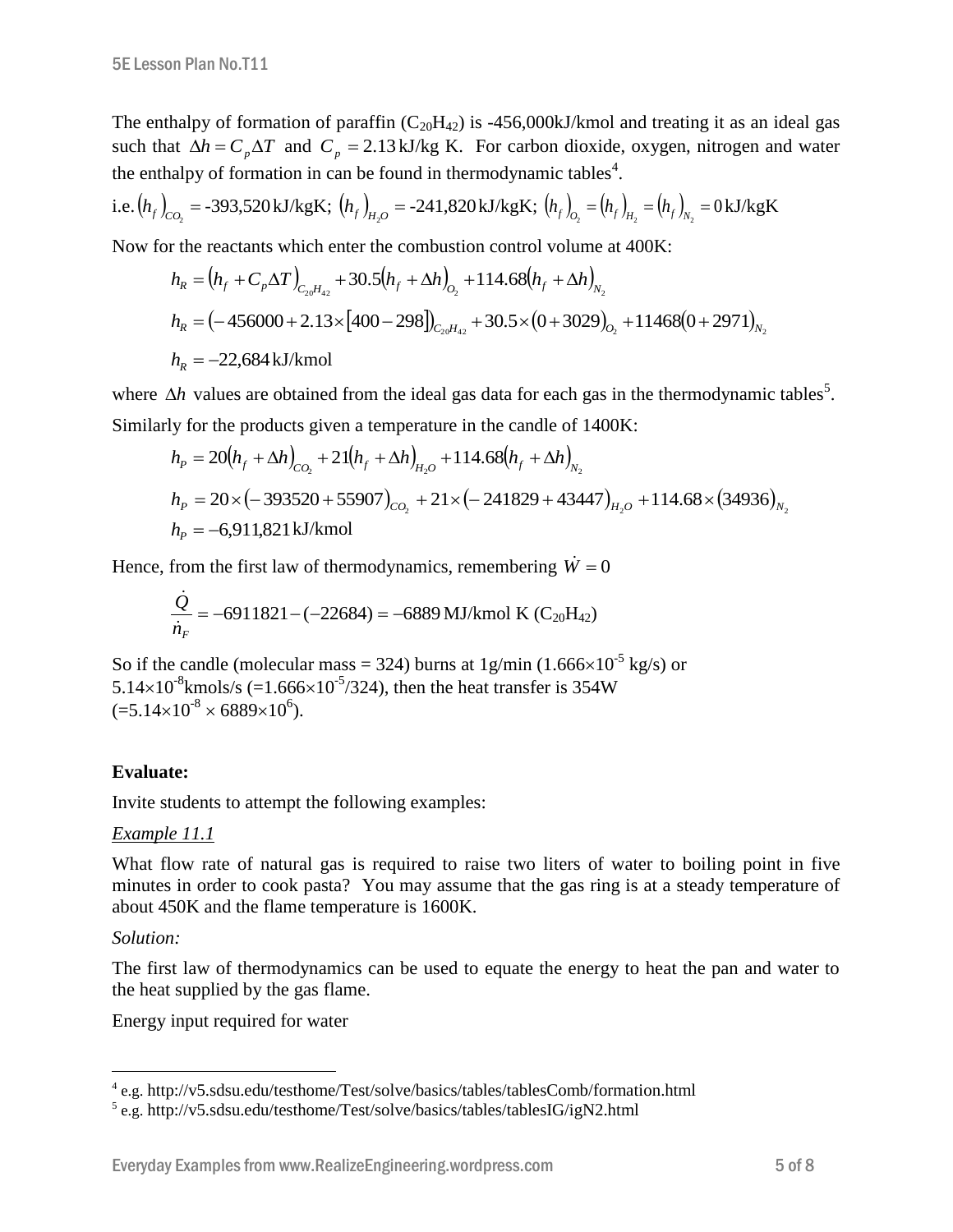$$
= mC_p \Delta T = 2 \times 4.18 \times (100 - 21) = 660.44 \,\mathrm{kJ}
$$

A stainless steel pan large enough to cook pasta in this quantity of water would have a mass of about 1.8kg,

so energy input required for the pan

$$
= mC_p \Delta T = 1.8 \times 5.2 \times (100 - 21) = 739.44 \text{ kJ}
$$

And the heat transfer rate,

$$
\dot{Q} = (660.44 + 739.44)/(5 \times 60) = 4.667 \,\text{kW}
$$

ignoring the heat losses from the pan.

Now, natural gas is mainly methane so we can approximate the combustion process to

$$
CH_4 + 2O_2 + 7.58N_2 \stackrel{heat}{\rightarrow} CO_2 + 2H_2O + 7.58N_2
$$

So applying an energy balance based on the first law of thermodynamics

$$
\frac{\dot{Q}}{\dot{n}_F} = \left[ \left( h_f + \Delta h \right)_{CO_2} + 2 \left( h_f + \Delta h \right)_{H_2O} + 7.58 \left( h_f + \Delta h \right)_{N_2} \right]
$$

$$
- \left[ \left( h_f + \Delta h \right)_{CH_4} + 2 \left( h_f + \Delta h \right)_{O_2} + 7.58 \left( h_f + \Delta h \right)_{N_2} \right]
$$

The enthalpy of formation of paraffin  $(C_{20}H_{42})$  is -74,850kJ/kmol (from the thermodynamic tables<sup>22</sup>) and treating it as an ideal gas such that  $\Delta h = c_p \Delta T$  and  $C_p = 2.2 \text{ kJ/kg K}$ .

Also 
$$
(h_f)_{CO_2}
$$
 = -393,520 kJ/kgK;  $(h_f)_{H_2O}$  = -241,820 kJ/kgK;  $(h_f)_{O_2}$  =  $(h_f)_{H_2}$  =  $(h_f)_{N_2}$  = 0 kJ/kgK

Now for the reactants which enter the combustion control volume at 450K

$$
h_R = (h_f + C_p \Delta T)_{CH_4} + 2(h_f + \Delta h)_{O_2} + 7.58(h_f + \Delta h)_{N_2}
$$
  

$$
h_R = (-74850 + 2.2[450 - 298])_{CH_4} + 2(4546)_{O_2} + 7.58(4436)_{N_2} = -31799 \text{ kJ/kmol}
$$

Similarly for the products given a flame temperature of 1600K

$$
h_P = (h_f + \Delta h)_{CO_2} + 2(h_f + \Delta h)_{H_2O} + 7.58(h_f + \Delta h)_{N_2}
$$
  
\n
$$
h_P = (-393520 + 67580)_{CO_2} + 2(-241829 + 52844)_{H_2O} + 7.58(41902)_{N_2} = -386293 \text{ Hence,}
$$

applying the first law of thermodynamics to the flame in a control volume with  $\dot{W} = 0$ 

$$
\frac{\dot{Q}_{combination}}{\dot{n}_{F}} = -386293 - (-31799) = -354494 \text{ kJ/kmol K} (C_{20}H_{42})
$$

Now applying the first law of thermodynamics to heating the water and pan

$$
\dot{Q}_{required} = \dot{Q}_{combination} = \left(\frac{\dot{Q}}{\dot{n}_F}\right) \times \dot{n}_F
$$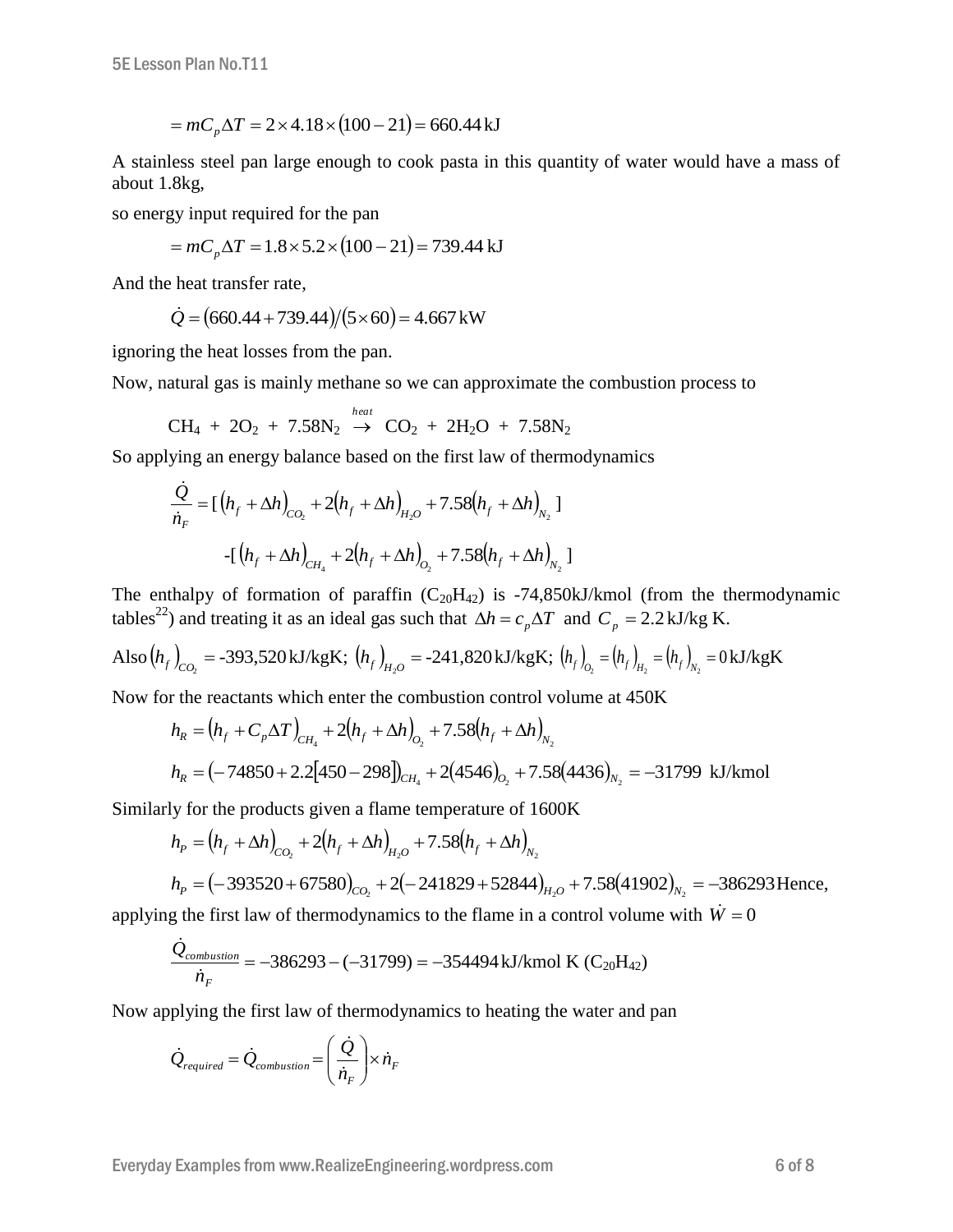so 
$$
\dot{n}_F = \frac{\dot{Q}_{required}}{\left[\dot{Q}/\dot{n}_F\right]} = \frac{4.667}{354494} = 1.316 \times 10^{-5} \text{ kmol/s}
$$

And for methane,  $M = 16$ , so  $\dot{m} = M\dot{n}_F = 16 \times 1.316 \times 10^{-5} = 2.106 \times 10^{-4}$  kg/s or 0.294 liters/s

#### *Example 11.2*

When a car is cruising on the highway at 70mph, its fuel consumption is 35mpg and the engine output is 60hp, estimate the rate of heat transfer from the combustion process if the fuel is assumed to be liquid octane and the temperature in the exhaust is about 900K. Assume the ambient temperature is  $25^{\circ}$ C.

#### *Solution:*

At 70mph the car will use 2 gallons/hour  $(= 0.007570 \text{m}^3/\text{hr} = 2.1 \times 10^{-6} \text{m}^3/\text{s})$ 

And, the density of octane is  $703 \text{kg/m}^3$  so the mass flow rate,

 $\dot{m} = 703 \times 2.1 \times 10^{-6} = 1.48 \times 10^{-3} \text{ kg/s}$ 

Octane is  $C_8H_{18}$  with a molecular mass,  $M = 132$ ,

so by definition 
$$
\dot{n}_F = \frac{\dot{m}}{M} = \frac{1.48 \times 10^{-3}}{132} = 1.119 \times 10^{-5} \text{ kmol/s}
$$

Assuming complete combustion

$$
C_8H_{18} + 12.5O_2 + 47N_2 \stackrel{heat}{\rightarrow} 8CO_2 + 9H_2O + 47N_2
$$

And applying the 1st law of thermodynamics, the energy balance is

$$
\frac{\dot{Q}}{\dot{n}_F} - \frac{\dot{W}}{\dot{n}_F} = [8(h_f + \Delta h)_{CO_2} + 9(h_f + \Delta h)_{H_2O} + 47(h_f + \Delta h)_{N_2}]
$$

$$
-[(h_f + \Delta h)_{C_8H_{18}} + 12.5(h_f + \Delta h)_{O_2} + 47(h_f + \Delta h)_{N_2}]
$$

The enthalpy of formation of liquid octane is -249,950kJ/kmol and  $C_p = 2.23 \text{ kJ/kg K}$  (from the thermodynamic tables<sup>22</sup>).

Also 
$$
(h_f)_{CO_2}
$$
 = -393,520 kJ/kgK;  $(h_f)_{H_2O}$  = -241,820 kJ/kgK;  $(h_f)_{O_2}$  =  $(h_f)_{H_2}$  =  $(h_f)_{N_2}$  = 0 kJ/kgK

Now for the reactants which enter the combustion control volume at 298K

$$
h_R = (h_f + C_p \Delta T)_{C_8 H_{18}} + 12.5(h_f + \Delta h)_{O_2} + 47(h_f + \Delta h)_{N_2}
$$
  

$$
h_R = (-249950)_{C_8 H_{18}} + 2(0+0)_{O_2} + 7.58(0+0)_{N_2} = -249950 \text{ kJ/kmol}
$$

Similarly for the products given a flame temperature of 900K

$$
h_{P} = 8(h_{f} + \Delta h)_{CO_{2}} + 9(h_{f} + \Delta h)_{H_{2}O} + 47(h_{f} + \Delta h)_{N_{2}}
$$